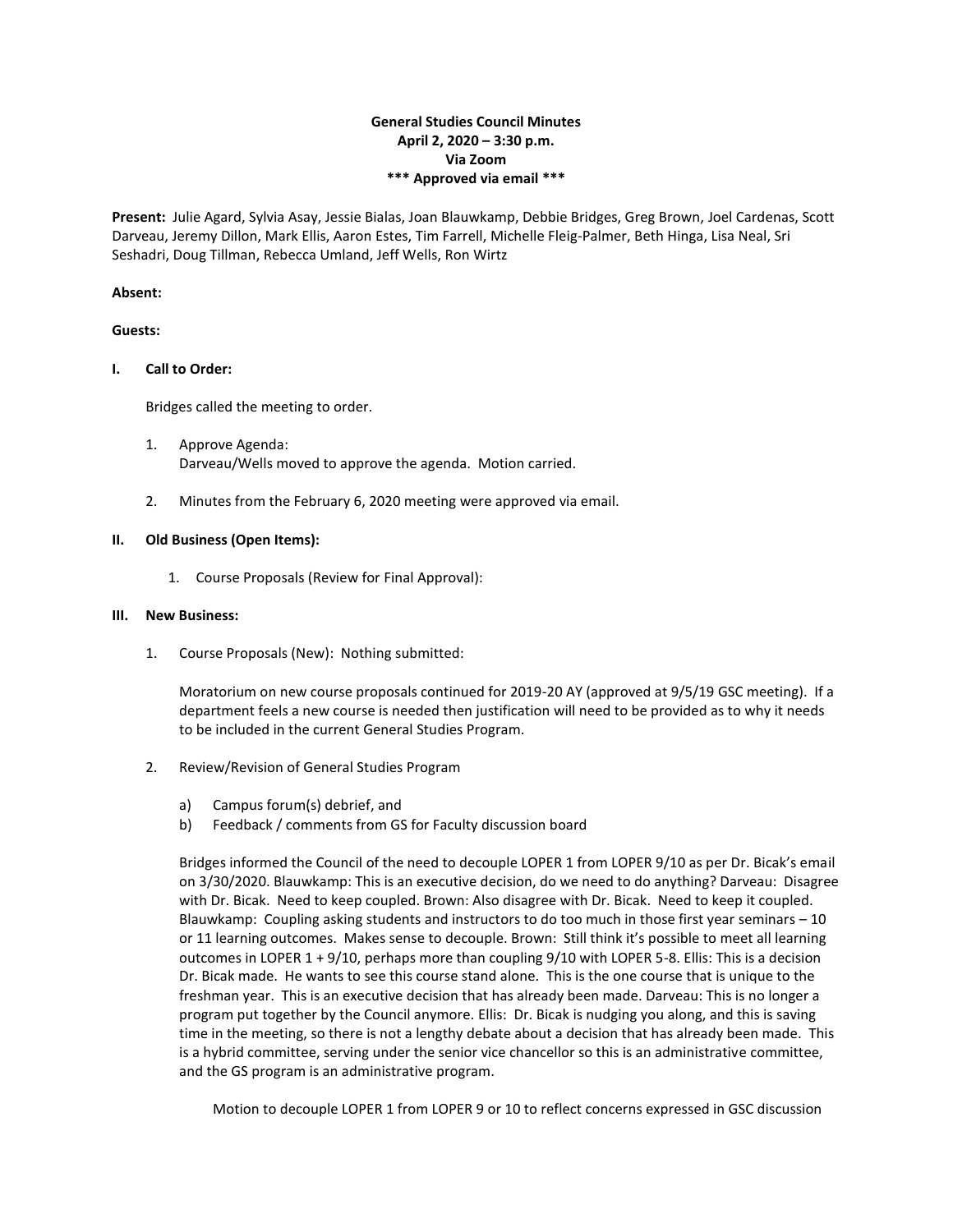forum and Dr. Bicak's instructions (Blauwkamp/Wells). Motion carries (8 Yes / 4 No)

Bridges identified a potential problem with using the terminology "developmental" in the proposal and asked Neal to comment. Neal: Developmental is not what we would consider college level. It means remedial, so it would be helpful if we could change that. Bridges: Would foundational work? Neal: Yes, that would work. Brown: Is foundational what we currently have? Bridges: Yes that is what we currently have (Foundational Core in current GS program).

Motion to change Developmental Requirements to Foundational Requirements (Blauwkamp/Brown). Motion carries, unanimous.

Bridges noted that there was very little in discussion board other than the LOPER 1 issue and asked the Council what other items needed to be addressed prior to sending proposal out to campus.

Blauwkamp: Soft rollout with using Portals in Fall 2020 instead of first-year seminar (LOPER 1). Bridges: Asking about campus approval as opposed to implementation. Do you think this needs to be rolled into the proposal for the ballot? Darveau: Helpful for people to know what implementation will look like. Bridges: Do we need to add to ballot? Blauwkamp and Darveau: No, it's ok to be in an email. Bridges: Anything else we need to address with regard to the structure of the program?

Dillon: Since we've decoupled LOPER 1 from LOPER 9 or 10, we need to revise language under LOPER 1, LOPER 9, and LOPER 10. Bridges: Under LOPER 1, the statement has been removed. Dillon: Statements under 9 and 10 may need to be modified. Wells: Requirements for 2-4 are very specific, so maybe we should limit coupling of LOPER 9-10 with LOPERS 5-8. Bridges: That was the original intent, yes? Darveau: To be consistent, must say under LOPER 1 that it may not be coupled with LOPER 9 or 10. Dillon: Either put the statement under 1, or put it in the paragraph stating which LOPERS can be coupled with LOPER 9/10. Umland: It's fine to make it just broad knowledge.

Motion to modify language under \*\*\* to "Designated courses with appropriate content may be approved to satisfy one of the Broad Knowledge requirements plus LOPER 9 or one of the Broad Knowledge requirements plus LOPER 10. Courses may be approved to satisfy LOPER 9 or LOPER 10 alone." (Wells/Brown). Motion carries, unanimous.

Darveau: Need to understand how the 7 additional hours beyond the GS program are determined. Others: Don't need a motion.

Motion to send the revised program out to campus for a vote (Blauwkamp/Wirtz). Motion carries, unanimous.

Discussion returned to soft roll-out. Bridges: Two options - can postpone first year seminar to spring 2021 or to Fall 2021.

Motion to accept xxx188 as a substitute for the First-year seminar for the 2020-2021 catalog year only (Darveau/)

Blauwkamp: Concerned this will set a precedent that first year seminar will become portal by another name. Perhaps waiving first year seminar for a first year might be preferable to substituting. Bridges: Am I correct that you are talking about deferring instead of waiving the requirement? Blauwkamp: If we're going to roll out FYS until Spring 2021 maybe defer? If waiting until Fall 2021, waive requirement. Darveau: Start including material we're going to get from student affairs staff in portals. Doesn't work to not have them take a course at all. Impractical as well, if we get 800 students, not to have them take anything. Asay: How many portals are already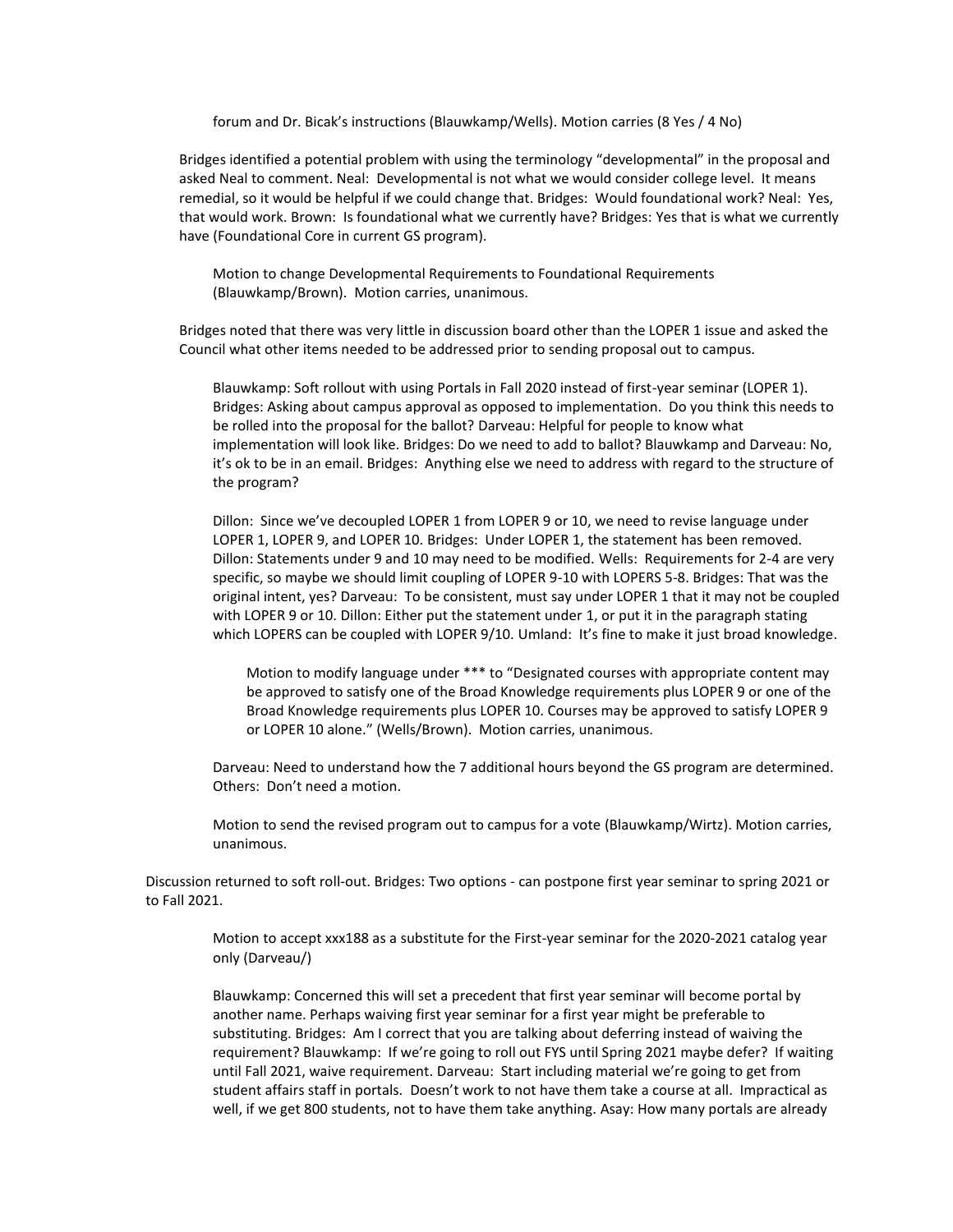up and ready for registration? Wells: Last fall there were 36. Neal: Can count them up if necessary. Asay: If only incoming freshmen take those portals, would we have to take them down? Darveau: Yes. Asay: Have them take it but maybe Aaron and other people can put together something to help instructors address what we want them to address. Bridges: Council can work with registrar's office to make substitution in the background (portal for FYS). This will be a onetime event in the fall of 2020. Neal: This plan would work, we can handle it behind the scenes. Would the FYS courses be designed and put together by October so they can be taught in spring for those who don't take portals in the fall? Bridges: Can tell faculty they need to have it through specified time period. Darveau: What about any portal course taken prior to summer 2021 is an acceptable substitution for FYS? Bridges: Defer FYS until Fall 2021? Brown: Allows time for developing a better solution for students. Asay: Allows people to start incorporating FYS elements into their classes. Darveau: Withdraw previous motion.

Motion that any portal completed prior to Summer 2021 will be accepted as a substitute for the First Year Seminar (Darveau/Asay). Motion carries, unanimous.

Neal inquired, is the Registrar responsible for moving students to new program? Bridges: Students have to contact the registrar's office to change their catalog year. Neal: If we're implementing LOPER 2-11 in the fall, they can't have 45 hours. Bridges: Program needs to be implemented in Fall 2020. May need to be handled internally to make that work. Neal: Still in progress with new catalog. Have to change each individual program in the 2020-21 catalog to change reflecting reduction in GS hours. Blauwkamp and Darveau: Individual programs need to make those decisions. Cardenas: What about Ed policy committees, etc? Fleig-Palmer: What about approval process for courses to count in new LOPERs? Bridges: Not sure how to answer Lisa's question about catalog. Changes made last time around after catalog had been built. Had statements everywhere in online catalog that the program had changed. Neal: So we're leaving everything the way it looks now, putting in a statement that GS has changed and you don't have to take XX hours, now only 30. Bridges: Departments will have to choose their general studies courses and let the registrar's office know. Neal: I'm on board with making this happen, but what part of the approval process do we bypass to make this happen on time? Bridges: Maybe a conversation in Faculty Senate Academic Affairs would be prudent. Neal: We can delay the catalog some but lots of work departments have to do to get us that information and get it built into a degree audit.

#### c) Program-level learning outcomes

Bridges reminded the Council that the program level learning outcomes still need to be finalized. Do we want to tackle that today? Is it important for those learning outcomes to go out at the same time as the general structure? Blauwkamp: Proposal to treat three tiers of program as program-level learning outcomes. Dillon: Do these have to be assessable? Blauwkamp: Don't need independent assessment of program level learning outcomes. Darveau: Treat these as 30,000 foot level assessments. Can delay and development at a different time. Accept these as high level objectives.

Motion to accept proposed program requirements: core academic skills, broad knowledge, and dispositions. Under Program-Level Objectives, change language of 3 to be "optionally LOPER 11" instead of if student elects (Blauwkamp/Brown). Motion carries, unanimous.

#### d) Next steps

Bridges reminded the Council that the ballot for campus vote is ready; CAS will be split out by division. Bridges inquired about the timeline to use; indicated that a three day voting period sounds reasonable. Darveau: Have we determined what vote approves? Previously 3 out of the 4 colleges with a supermajority. Blauwkamp: Should be affirmative vote of simple majority of faculty of each of the three colleges. Wells: Majority from at least 2 of the divisions of CAS. Dillon: CAS has more than 50% of